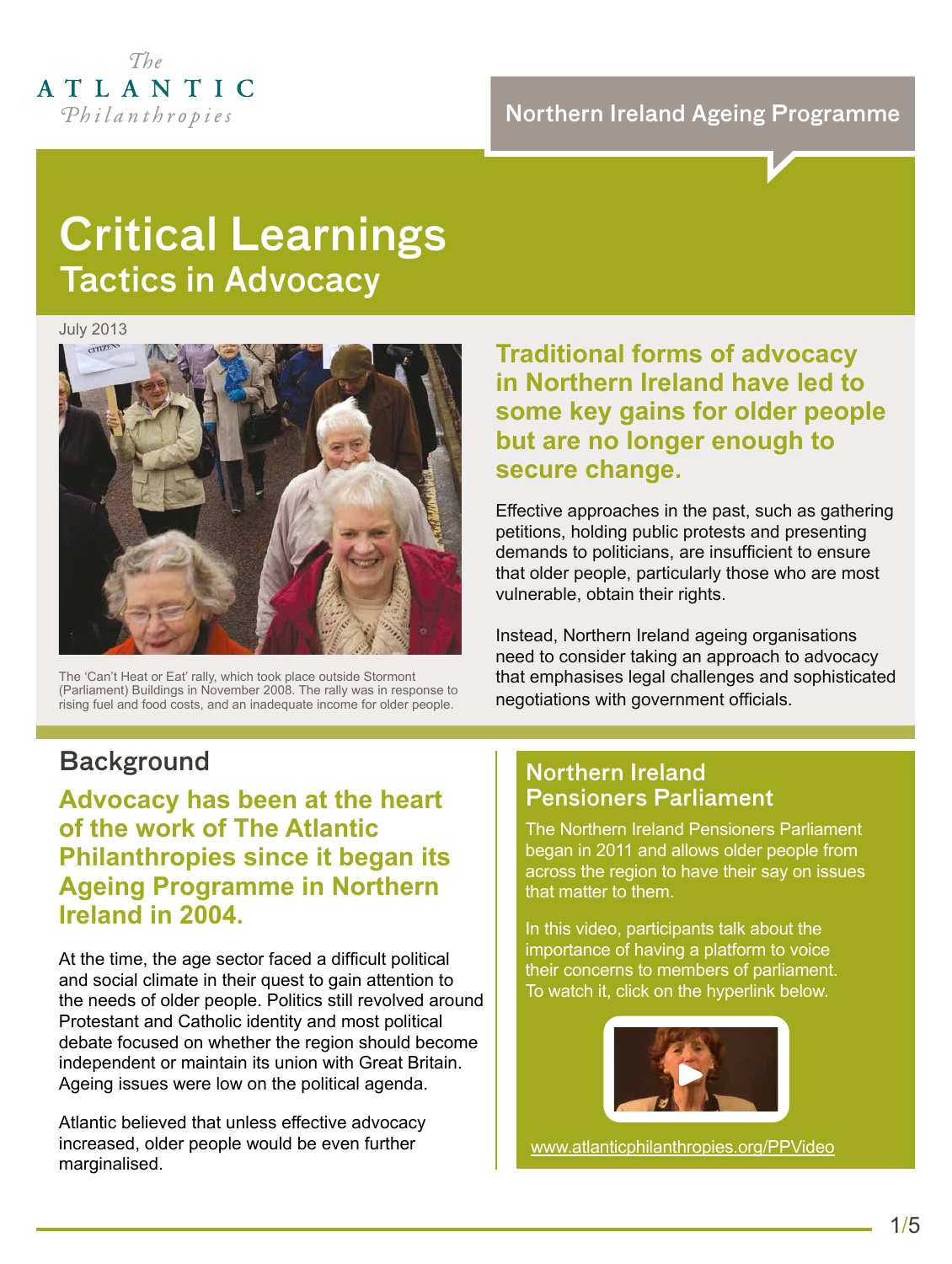## What Was Accomplished?

### **An evaluation2 of advocacy work by ageing organisations funded by The Atlantic Philanthropies found that their efforts led to six key outcomes:**

- **→ New legislation.** New laws provide broader protections for older people. This includes special Winter Fuel Payments and the extension of equality rights to Goods, Facilities and Services that aims to ensure that a business cannot offer an older person an inferior service than it would offer a younger person.
- **→ New resources.** Advocacy campaigns led to more funding for older people. The "Can't Heat or Eat" campaign, which challenged the traditional trade-off choice that many older people face to either keep warm or spend money on food during winter, led to a government announcement that £12.5m would be made available to provide 85,000 pensioner households with a £150 payment.

Similarly, funding for the Access to Benefits programme enabled older adults to receive previously unclaimed government benefits. Since 2008, 26,000 people in Northern Ireland have collected unclaimed benefits totalling £58.2 million.

- **→ New policies.** Advocacy work created new policies that benefit older people. The Age Sector Platform and Age NI played an instrumental role in revising a Community Safety Plan to address older people's needs.
- **→ New governance and decision-making.** Research projects helped inform key decisions affecting older people. Research by the Changing Ageing Partnership on discrimination and older people's rights helped ensure the Commissioner for Older People has strong enforcement and investigative powers.

Similarly, the Age Sector Platform started the Northern Ireland Pensioners Parliament, which provides people with a way to voice their concerns to members of parliament and civil servants.

- **→ New political concern.** Ageing was significantly ratcheted up on the political and policy agenda. Advocates can point to both more attention and more action on issues facing older people. For example, the number of Assembly Questions related to older people more than doubled between 2009 and 2010. The questions reflect the key concerns of the sector including fuel poverty, pensions and public spending on older people and welfare.
- **→ New evidence-based advocacy.** One of the key strengths of age advocacy has been the increased use of professionally produced research across a range of policy issues. CARDI, Volunteer Now and Engage with Age have all produced comprehensive evidence using data to evaluate the impact of public policy, strengthen volunteering and tackle loneliness among the most isolated old.

# £58.2m

In Northern Ireland, 26,000 people since 2008 have collected unclaimed government benefits totalling £58.2 million.



Theresa Clarke speaks about her experience with dementia care during the Northern Ireland Pensioners Parliament.

The number of Assembly Questions related to older people more than doubled between 2009 and 2010.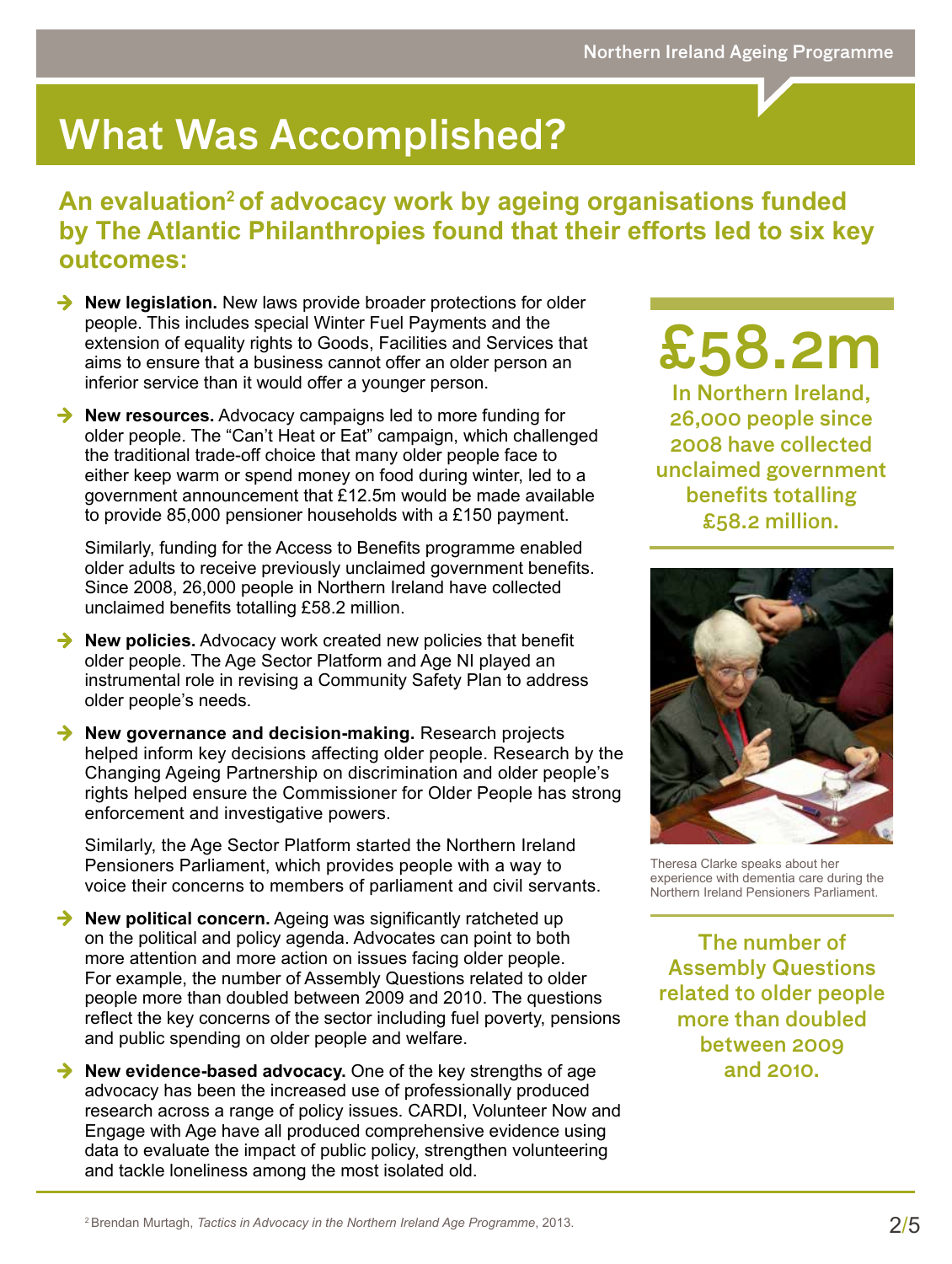## **Challenges**

**While the age sector in Northern Ireland can point to key gains for older people, organisations must employ more provocative and nuanced tactics if they are to make further inroads. The age sector faces the following challenges:**

- **→ Advocates must work in a much more difficult political environment** than they ever have in the past. They face politicians and civil servants still unaware of ageing issues and the reality of significant public sector cuts. Much of the advocacy tactics used by the ageing sector are more appropriate to a time when the state was resource rich and could afford to pay for more benefits.
- → The sector is still too reactive, responding to crises, rather than developing a longer term plan that would prioritise what is necessary and what is not.
- **→ Some models of advocacy remain unchanged in two decades.** It is no longer sufficient, for example, to engage in street protests and media campaigns that demand increased benefits for all older people.
- **→ Older people are often mobilised as photo opportunities in crude and simplistic ways**, which reduces their potency and impact. This approach also raises ethical questions, especially given the vulnerable nature of the target population.
- **→ Research still must be translated into concrete policy or practical steps for it to be most useful.** Too much research does not address the real-life concerns of older people or if it does, does not make clear the steps policymakers must take to resolve those concerns.



Justice Minister David Ford MLA responds to community safety issues raised in the Northern Ireland Pensioners Parliament.

It is no longer sufficient to engage in street protests and media campaigns that demand increased benefits for all older people.



Crowds of older adults gathered at Belfast City Hall in April 2010 for the launch of a pensioners' election campaign in an effort to harness the power of the 'grey vote' in the lead up to the general election.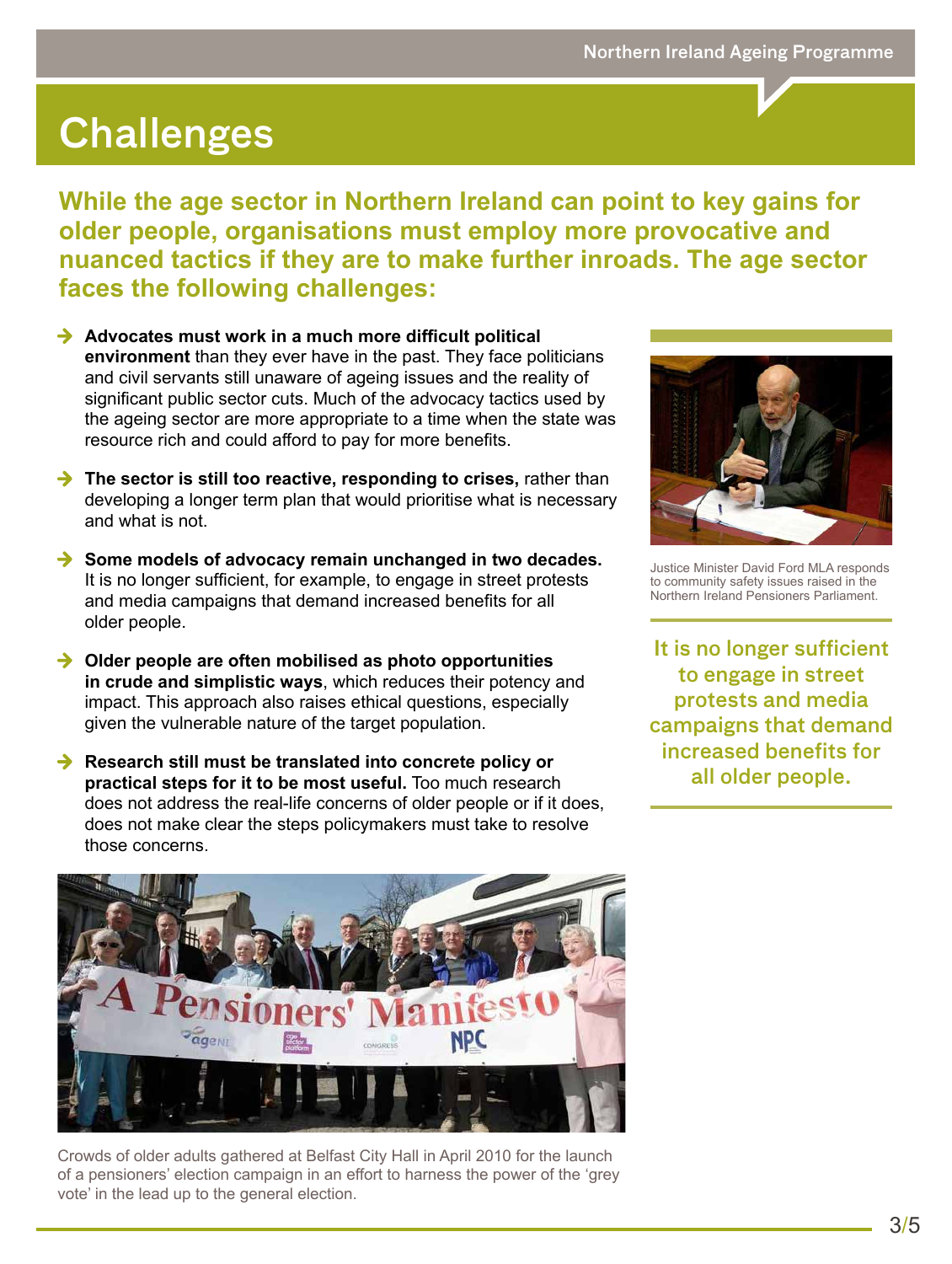## Action Steps

### **Moving forward, the age sector can build on its gains by broadening and deepening its approaches to advocacy for older people in the following ways:**

- 1 **Embrace more approaches that challenge the government and private sector.** It is not enough to "make a good case" for the needs of older people. Politicians and civil servants will sometimes only respond to older people's needs and rights when compelled to do so. These practices challenge—often through legal actions—the state and private sector to provide fairer services for older people. Among the key tools that age sector will need to employ are:
	- **Judicial review and challenge.** If the government does not provide services for older people, particularly around social care, it can be challenged under judicial review. Public litigation, where court cases are brought to argue on behalf of the needs of a particular group, such as people who suffer from dementia, is another effective way to successfully advocate.
	- **Bargaining and hard negotiation.** Age sector organisations need to get representatives appointed to special committees focusing on ageing issues where much of the critical decision making takes place. Similarly, organisations need to be willing to embrace tough bargaining as they did when they insisted that the Community Safety Plan included separate provisions for older people.

The age sector also needs to actively participate in legislative debates. For example, to gain approval of a strong Commissioner for Older People, the age sector engaged in committee debates and provided well-thought out answers to legislators' concerns.

**2 Commission more applied research.** The age sector gets better policy traction when it builds careful arguments that are based on good research. It is difficult for policymakers to dispute a well-thought out argument based on empirical evidence. Research can also provide solutions to entrenched problems, which is appealing to politicians and civil servants.

The "Can't Heat or Eat" campaign is a strong example of a sophisticated advocacy approach that used research rather than simple emotion to make its case for higher fuel payments.

 If the government does not provide services for older people, particularly around social care, it can be challenged under judicial review.



Older people's demands for government response to fuel and food costs generates significant press coverage.